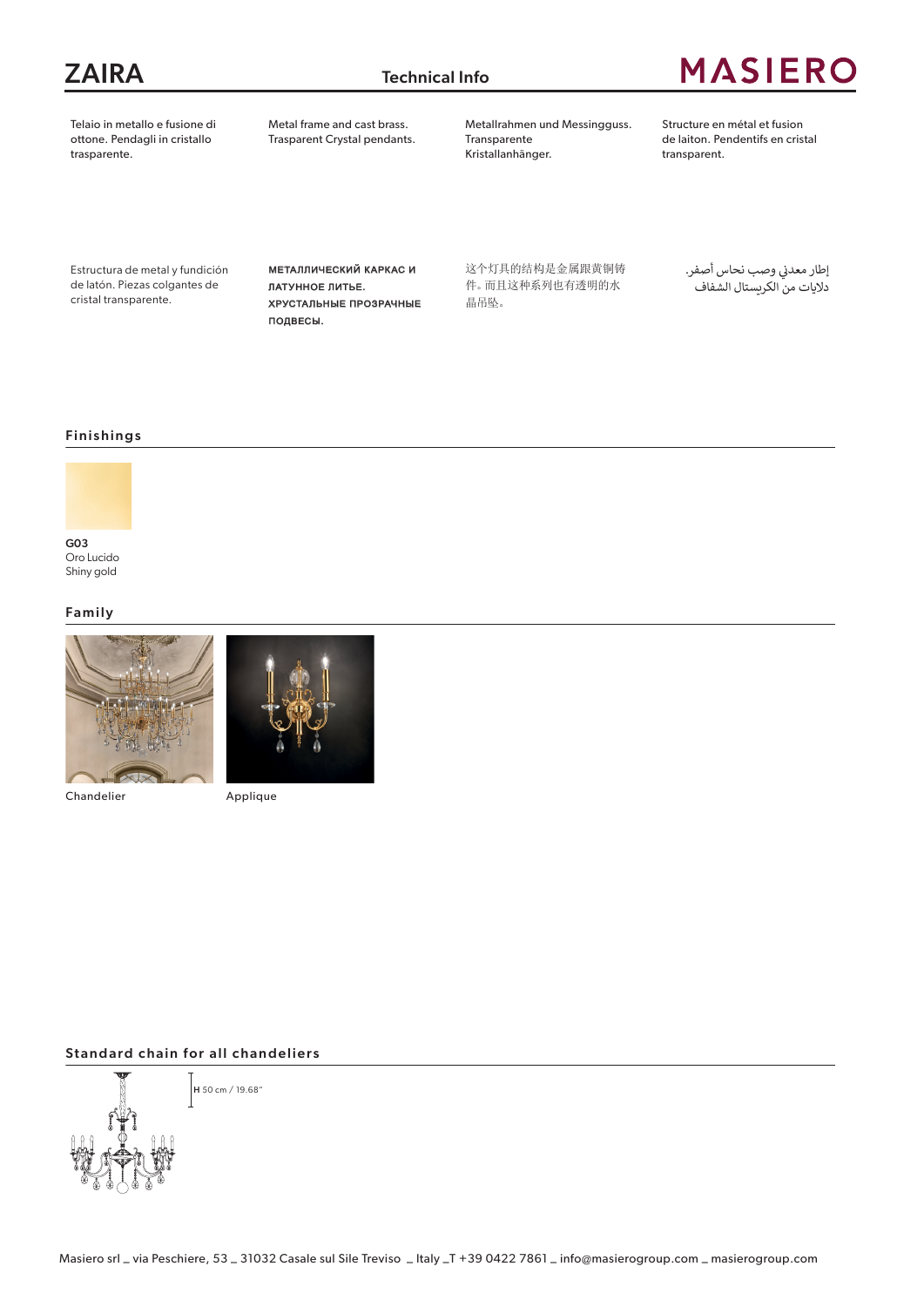Ø

# **MASIERO**

| ZAIRA 27       | $Teff$ C E $\circledR$ .<br>ZAIRA 18<br><b>Chandelier</b>                                 | 蓝红 CE.1<br><b>Chandelier</b>                                                    |  |  |
|----------------|-------------------------------------------------------------------------------------------|---------------------------------------------------------------------------------|--|--|
|                | <b>TECHNICAL INFORMATIONS</b>                                                             | <b>TECHNICAL INFORMATIONS</b>                                                   |  |  |
| H<br>ø         | 125 cm / 49.21"<br>ø<br>н<br>130 cm / 51.18"                                              | 125 cm / 49.21"<br>ø<br>90 cm / 35.43"<br>н                                     |  |  |
|                | <br>27×E14×10 W max<br><b>WW</b><br>USA $27\times12\times40$ W max<br>(not included)<br>ø | 18×E14×10 W max<br><b>WW</b><br>18×E12×40 W max<br><b>USA</b><br>(not included) |  |  |
| <b>ZAIRA 9</b> | $T^{\text{eff}}$ $C \in \textcircled{1}$<br><b>Chandelier</b>                             |                                                                                 |  |  |
|                | <b>TECHNICAL INFORMATIONS</b>                                                             |                                                                                 |  |  |
|                | 75 cm / 29.52"<br>ø<br>70 cm / 27.56"<br>н                                                |                                                                                 |  |  |
|                | WW $9\times$ E14×10 W max<br><b>USA</b> $9 \times E12 \times 40$ W max                    |                                                                                 |  |  |

*(not included)*

 $\circled{1}$  . for the US market, refer to the relevant price list. *: for the US market, refer to the relevant price list.*